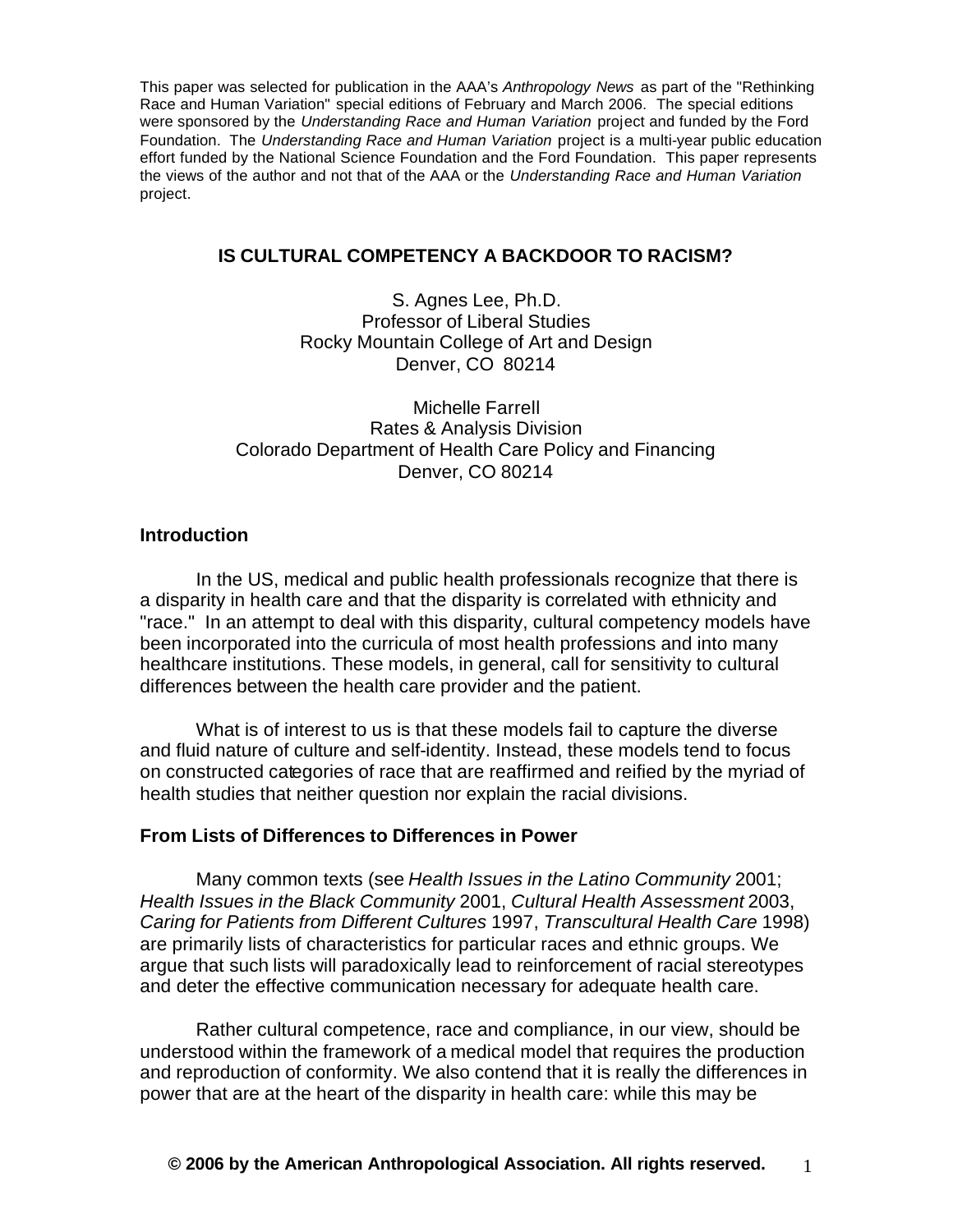inherent in discussions of race, we believe that it needs to be central and manifest.

Cultural competence is defined in multiple ways. The most widely accepted definition is that developed by Cross, Bazrom, Dennis and Issacs:

Cultural and linguistic competence is a set of congruent behaviors, knowledge, attitudes and policies that come together in a system, organization or among professionals that enables effective work in cross-cultural situations. "Culture" refers to integrated patterns of human behavior that include the language, thoughts, actions, customs, beliefs and institutions of racial, ethnic, social or religious groups. "Competence" implies having the capacity to function effectively as an individual or an organization within the context of the cultural beliefs, practices and needs presented by patients and their communities.

Popular models for achieving cultural competence are the AWARE Model based on Noel Day's work and the LEARN Model. Other models include BELIEF, BATHE and ETHNIC. All of these models, in general, encourage health care professionals to be sensitive to differences and to ask questions.

Clearly, these are necessary for effective cross-cultural communication; but they fail to legitimize different beliefs and practices and actively create an environment for real discourse. Their interpretation of cultural competency focuses on the traits of particular cultures as gateways to effective communication. Culture becomes limited to lists of characteristics, effectively denying the changing, multifarious, integrated and interaction-al nature of identity. Also, knowledge of the patient's "culture" is invested in the hands of the medical practitioners, potentially de-legitimizing the patient's own identity in preference for that constructed by public health and other health care professionals.

#### **Analytic Perplexities**

These traits-based constructions tend not to differentiate between the national cultures of foreigners and that of hyphenated Americans. For example, in a section, "Filipino-Americans: Cultural Communication Patterns," in *Transcultural Health Care*, the works of social scientists who had studied people in the Philippines, not Filipino-Americans, are cited.

Also, there is a general tendency in the cultural competency literature to use race interchangeably with culture and ethnicity. This is evident in the discussion and research on patient-physician concordance. Although the term ethnicity is used, it is often in concordance with perceived races. Due to an absence of data on ethnicity in health plan and provider databases, such studies resort to guessing at ethnicity or race by methods such as the Generally Useful Ethnicity Search System software (GUESS), which estimates Hispanic "ethnicity" based on family names.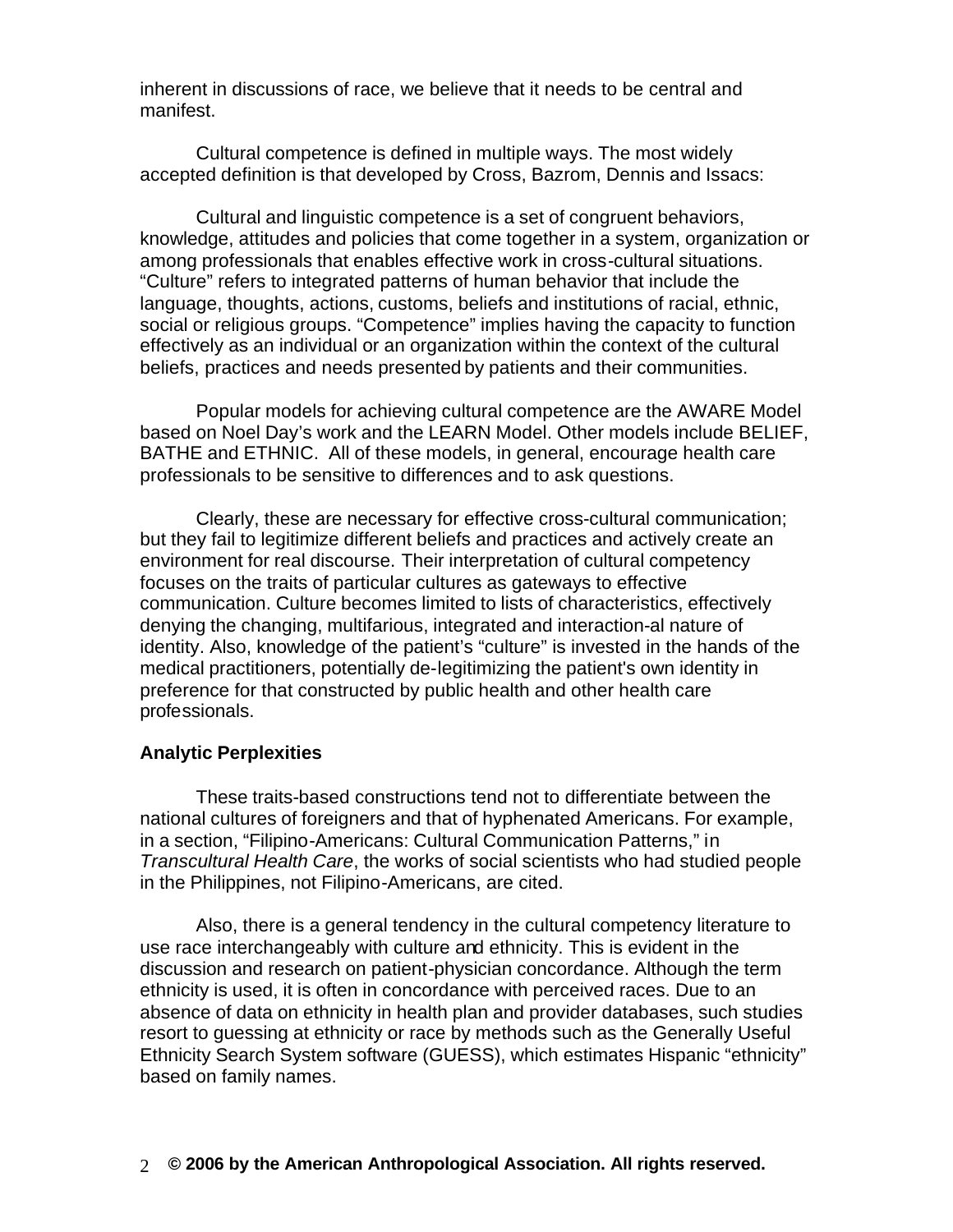Multiple studies report that patients who have doctors of the same race have higher rates of satisfaction, and it is interesting that degree of satisfaction was defined in the John Hopkins Bloomberg School of Public Health's 2002 study as a patient's greater likelihood to keep follow-up appointments, comply with a prescribed medical regimen and a reduced likelihood of initiating a malpractice suit. More research is needed to understand the reasons for the racial concordance; but research such as Cooper-Patrick and colleagues, which suggests a link between racial concordance and participatory decision-making, point to the importance of communication and respect for what is communicated. There is also research which suggests that perceptions of minorities are involved.

In one study by Van Ryn and Burke in 2000, it was found that physicians, in general, view African Americans as more likely to abuse alcohol or other drugs than whites. African Americans were also viewed as less pleasant, not very rational and likely to be noncompliant with medical advice. Similarly, Rathmore and colleagues presented medical students with an African-American female patient actor and a white male patient actor with identical health states and found that non-minority students assigned lower health values to the health state described by the African American female actor while minority students rated the health states of the African-American female and the white male as similar. In their 2000 article in the *American Journal of Medicine*, they conclude that perceptions of patient symptoms are affected by non-medical factors and that physicians themselves contribute to the variations in care by patient race.

Patient compliance is often used as an indicator of level of health care. This fact speaks volumes about the medical community's perception of the doctor-patient relationship. The doctor is seen as the expert on medicine and on the patients. It is generally assumed that if the patient demonstrates compliance by following the course of treatment outlined by the doctor, the patient is doing what is best for her health. Others, notably medical anthropologists, such as Hunt and Arar, have challenged the notion that patients cannot knowledgeably speak about their symptoms and drug effects or that such discourse is not necessary for better health outcomes.

Studies on another indicator, patient satisfaction, show that communication skills are the major determinant of patient satisfaction and compliance, not race or socio-demographic variables. Communication skills include courtesy, information-giving and listening behavior. While patient satisfaction may be skewed by a patient's expectations, these studies suggest that a sense of being able to make informed decisions on the part of the patient may be a better indicator than compliance.

## **Compliance, Culture and Communication**

Journalist Anne Fadiman's 1997 *The Spirit Catches You and You Fall Down: A Hmong Child, Her American Doctors and the Collision of Two Cultures,*  is rife with the contestations of compliance. Lia Lee is an epileptic child whose parents are found to be non-compliant in their administrations of Lia's